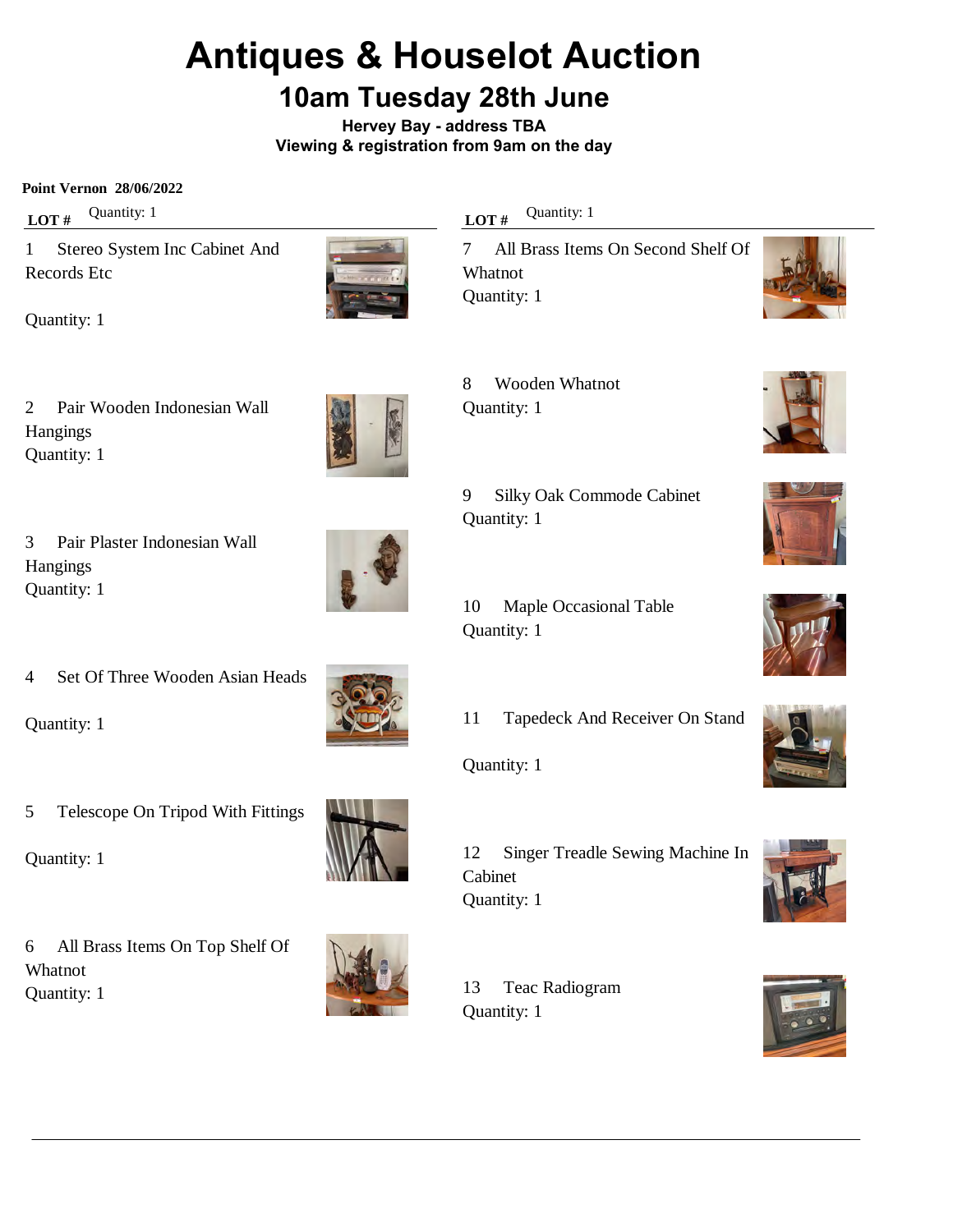#### **Point Vernon 28/06/2022**

**LOT**  $#$  Quantity: 1

14 Nothern Silky Oak Dresser Mirror

Quantity: 1

15 Set Of Three Carved Nesting Tables Quantity: 1

16 Marble Topped Silk Oak Commode Cabinet 600mm wide Quantity: 1

17 Set Of Three Mid Century Wall Mirrors Quantity: 1

18 Set Of Six Display Plates Australian country scenes Quantity: 1

19 Silk Oak Occasional Table With Kangaroo Skin Mats Quantity: 1

20 Antique Veneered Grandmother **Clock** Quantity: 1



26 Mantle Clock Quantity: 1

27 Unbranded Marble Twin Chime Clock Quantity: 1

28 Smiths 8 Day Alarm Clock Quantity: 1



21 Holloway & Co Wall Clock Quantity: 1

22 Veneer Mantle Clock Quantity: 1

23 Sir John Bennett Mantle Clock Quantity: 1

24 Kreisler Radio Quantity: 1

25 Awa Radio Quantity: 1



























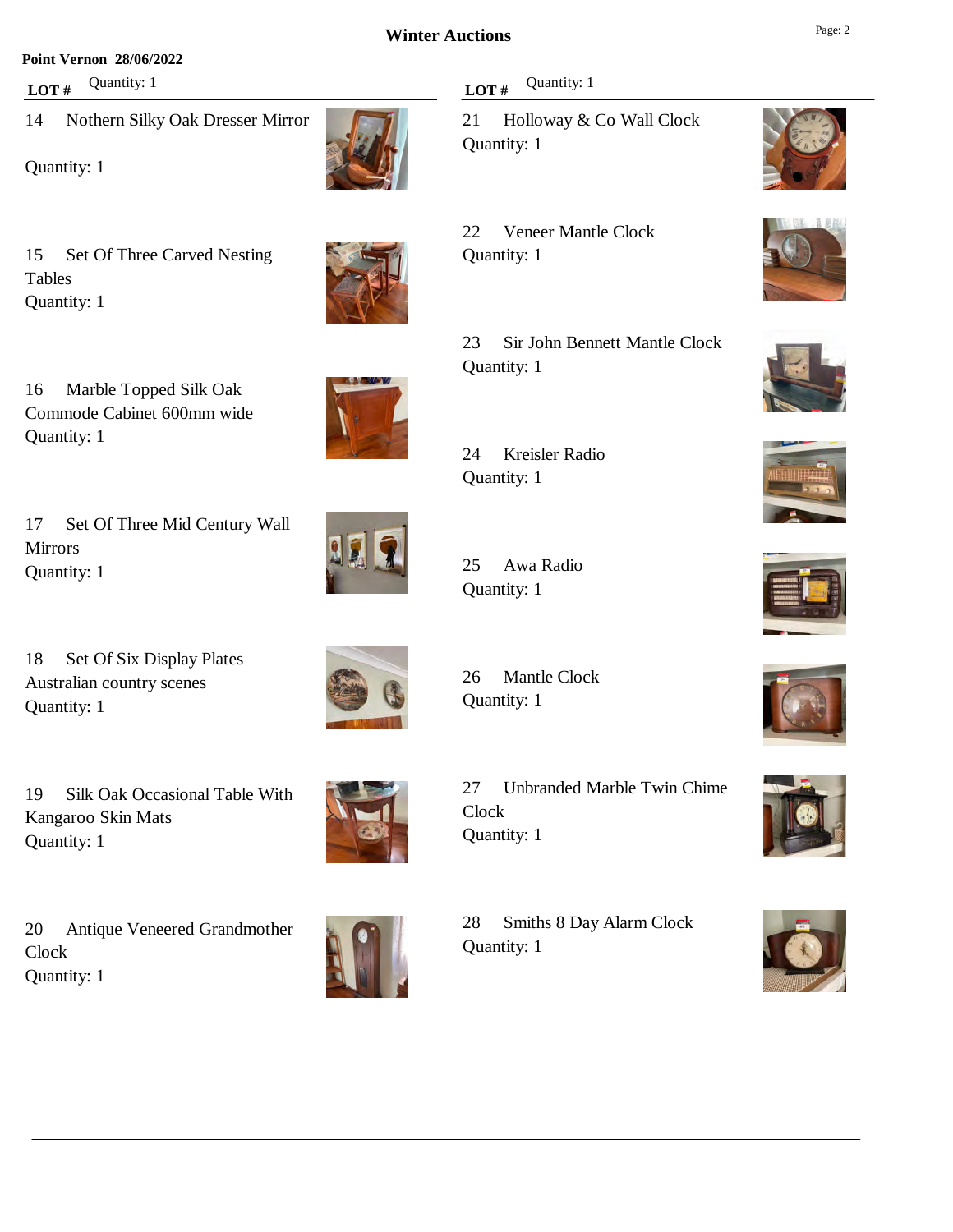#### **Point Vernon 28/06/2022**

**LOT** # Quantity: 1

29 German Mantle Clock Quantity: 1

30 Unicorn Mantle Clock Quantity: 1

31 Enfield Mantle Clock Quantity: 1



32 Jigsaws Etc On Top Shelf Quantity: 1

33 Pool Cue And Case Quantity: 1



34 All Items On Bottom Shelf Of Robe Quantity: 1

35 Ansonia Clock Circa 1910 Quantity: 1

36 German Mantle Clock Quantity: 1





**LOT**# Quantity: 1

37 Pair Of Woods & Sons Display Plates Quantity: 1



39 C Of A Pmg Work Clock Quantity: 1



41 Watchman 7x50mm Binoculars In Case Quantity: 1

42 Westminster Chime Mantle Clock

Quantity: 1

43 Smiths Mantle Clock Quantity: 1

44 Pye Sunburst Radio In Working Order Quantity: 1

















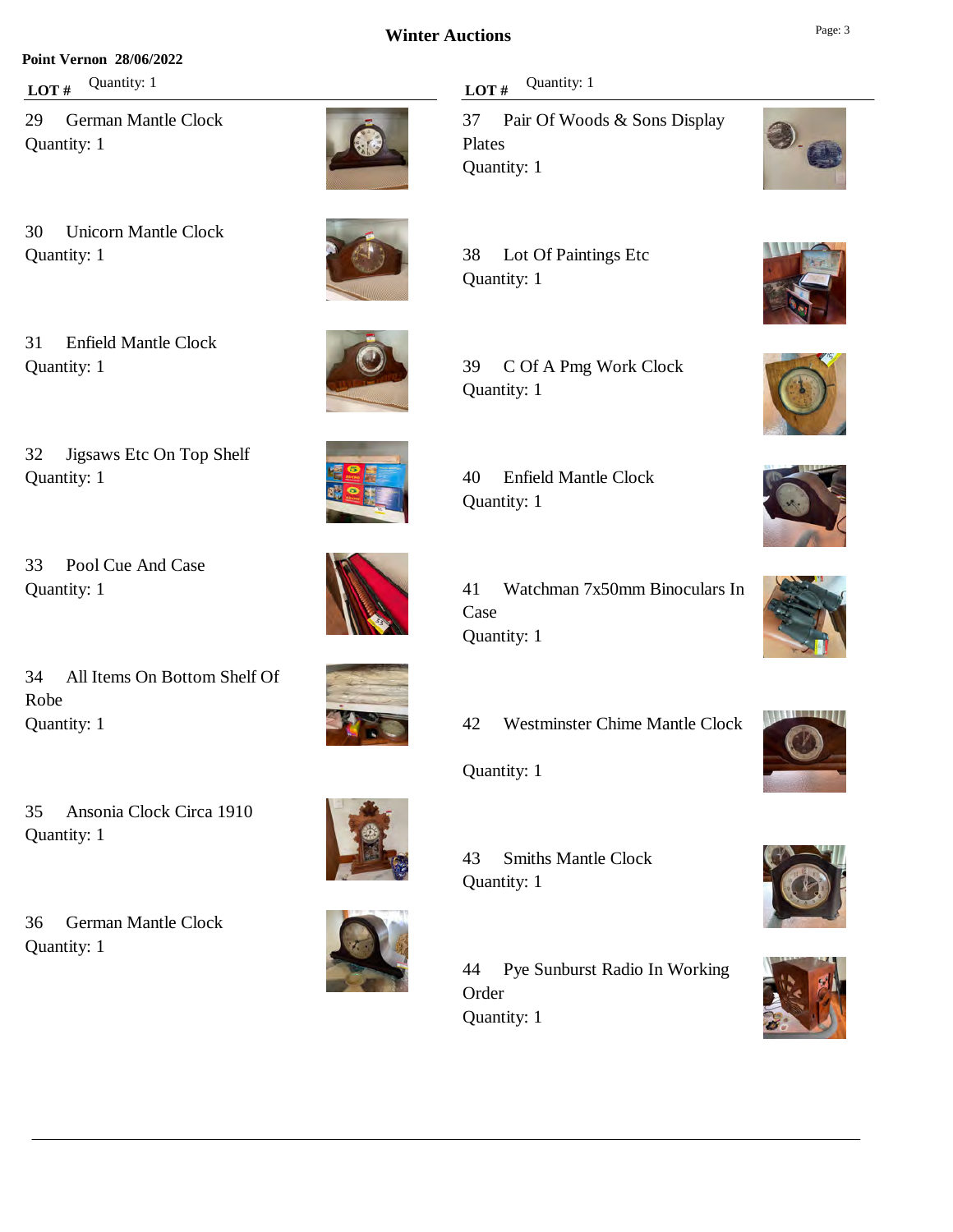**LOT** # Quantity: 1

sugar and 2 mugs

Quantity: 1

#### **Point Vernon 28/06/2022**

**LOT** # Quantity: 1

45 German Westminster Mantle Clock

Quantity: 1

46 Antique English Wall Clock Untested Quantity: 1



47 Westminster Mantle Clock Quantity: 1

48 Glass Outdoor Setting For 6 Quantity: 1

49 Smiths Enfield Work Clock Quantity: 1

50 Lot Of 6 Limoges Pin Dishes Quantity: 1

51 Large Lot Silverplate Cutlery In Boxes Quantity: 1

52 3x Royal Albert Old Country Roses Dishes Quantity: 1



59 Ainsley Orchard Gold Lidded Dish With box Quantity: 1















54 Royal Albert American Beauty Trio Quantity: 1

Cakeset For Two Inc creamer, milk,







58 Ainsley Orchard Gold Sandwich

56 Ainsley Trio, 2 Pin Dishes And



Trough Quantity: 1

Platter Quantity: 1



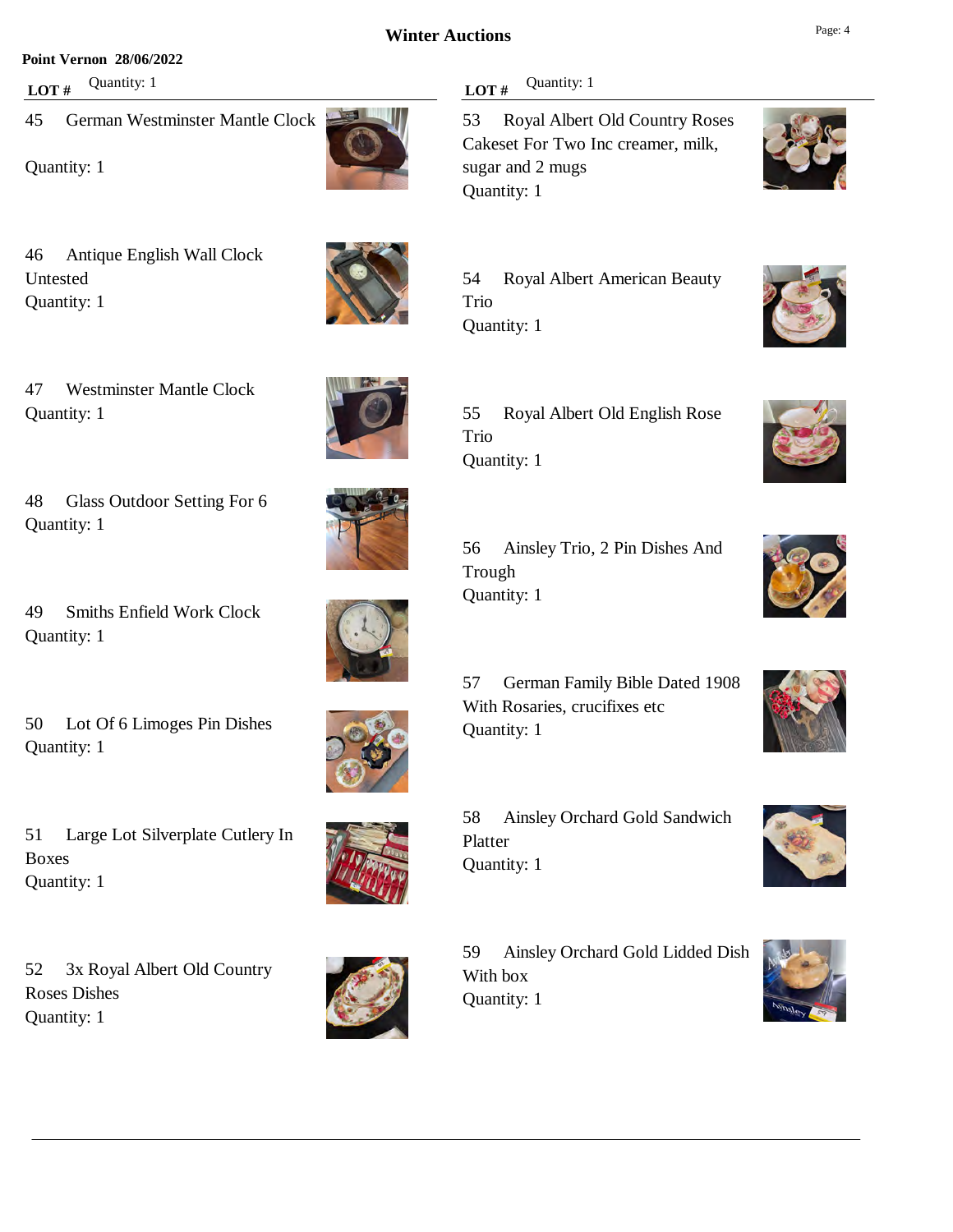#### **Point Vernon 28/06/2022**

**LOT** # Quantity: 1

60 Ainsley Orchard Gold Ewer With box Quantity: 1



61 Ainsley Orchard Gold Ginger Jat With box Quantity: 1



62 Ainsley Orchard Gold Mats, Plates And Vase With boxes for some Quantity: 1

63 Huge 30 Carat Handcut Quantity: 1

64 Huge 58.85 Carat Hand Cut Quantity: 1

65 Pair 1983 Americas Cup Pewter Tankards Quantity: 1



73 Lot Of Lp Records Quantity: 1

Quantity: 1

66 Pair Limoges Bud Vases Quantity: 1

67 Pair Antique Alfred & Pierce Urns Stamped 2884, blue Quantity: 1



75 Pianolo From Brash & Co, Melbourne In good working order

74 Brixon Pendulum Clock

#### **LOT**# Quantity: 1

68 Royal Winton Compote Quantity: 1

69 Carlton Ware Leaf Dish Pattern 1637, yellow Quantity: 1

70 Carlton Ware Art Deco Pin Dish Pattern 1286, yellow Quantity: 1

















71 Set Of Ten Vintage Car Prints Quantity: 1

72 Lot Of Asian Brass And Wood Artefacts Quantity: 1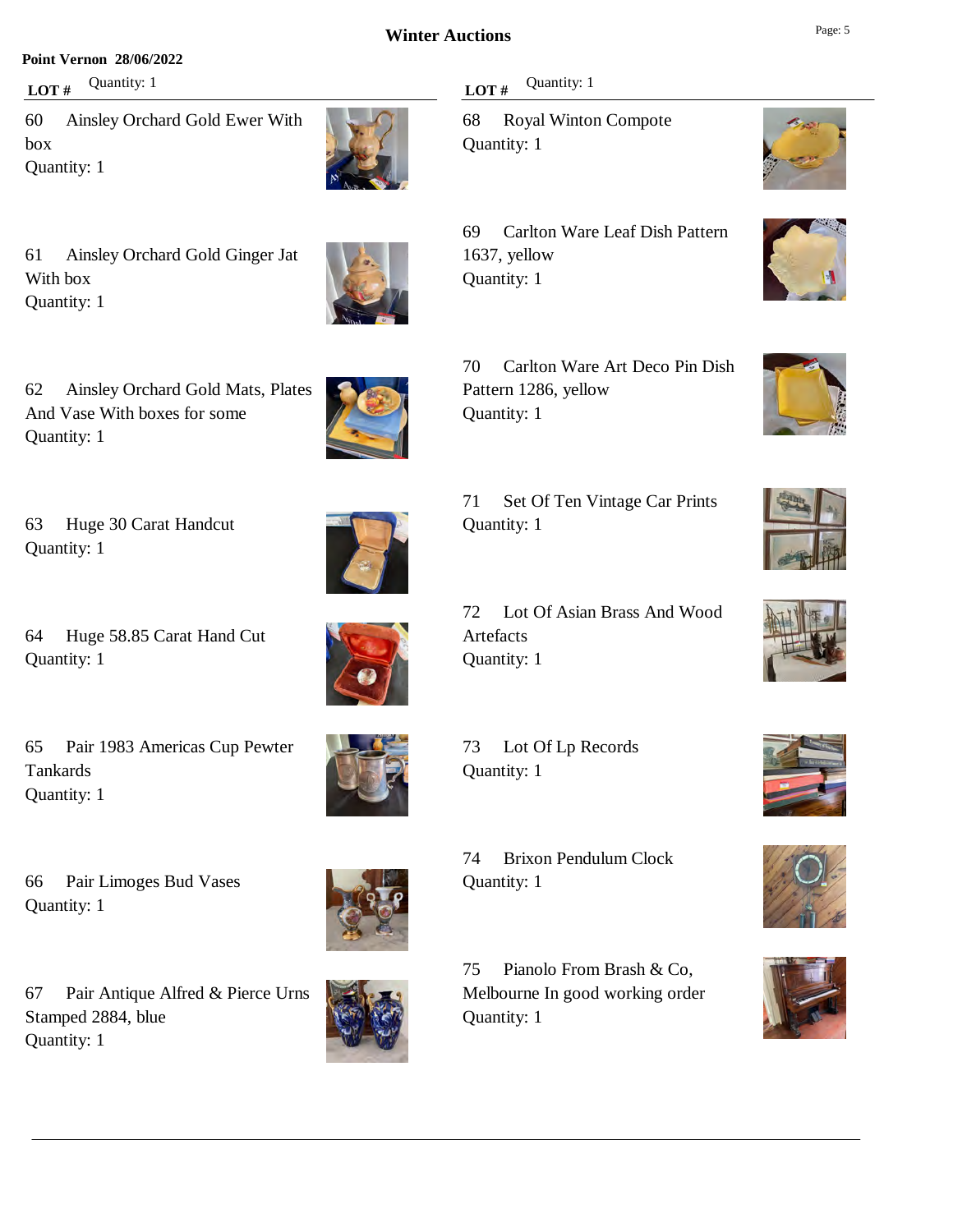#### **Point Vernon 28/06/2022**

**LOT** # Quantity: 1

76 Lot Of Pianola Rolls Quantity: 1

77 Display Cabinet

Quantity: 1





78 Lot Of Vintage Board Games Quantity: 1



79 Lot Of Mobility Aids, Wheelchair Etc Quantity: 1

80 Lot Of 29 Bossons Chalkware Heads Quantity: 1



81 Lot Of 8 Decorative Bambi Plates + Others Quantity: 1



82 Pair Vintage Wooden Wall Carvings Quantity: 1

83 Antique Mahogany Side Table Quantity: 1



#### **LOT** # Quantity: 1

84 Lot Of 3 Limoges Pieces Quantity: 1

85 100th Anniversay Raffles Hotel Lidded Dish In original box Quantity: 1



| 87 Pair Of Large Antique English |
|----------------------------------|
| Vases Stamped 574                |
| Quantity: 1                      |

88 Large Antique English Urn Stamped 157 Quantity: 1

89 Limoges Plate Quantity: 1

90 Limoges Plate With box Quantity: 1

91 2x Limoges Pieces One with box Quantity: 1





















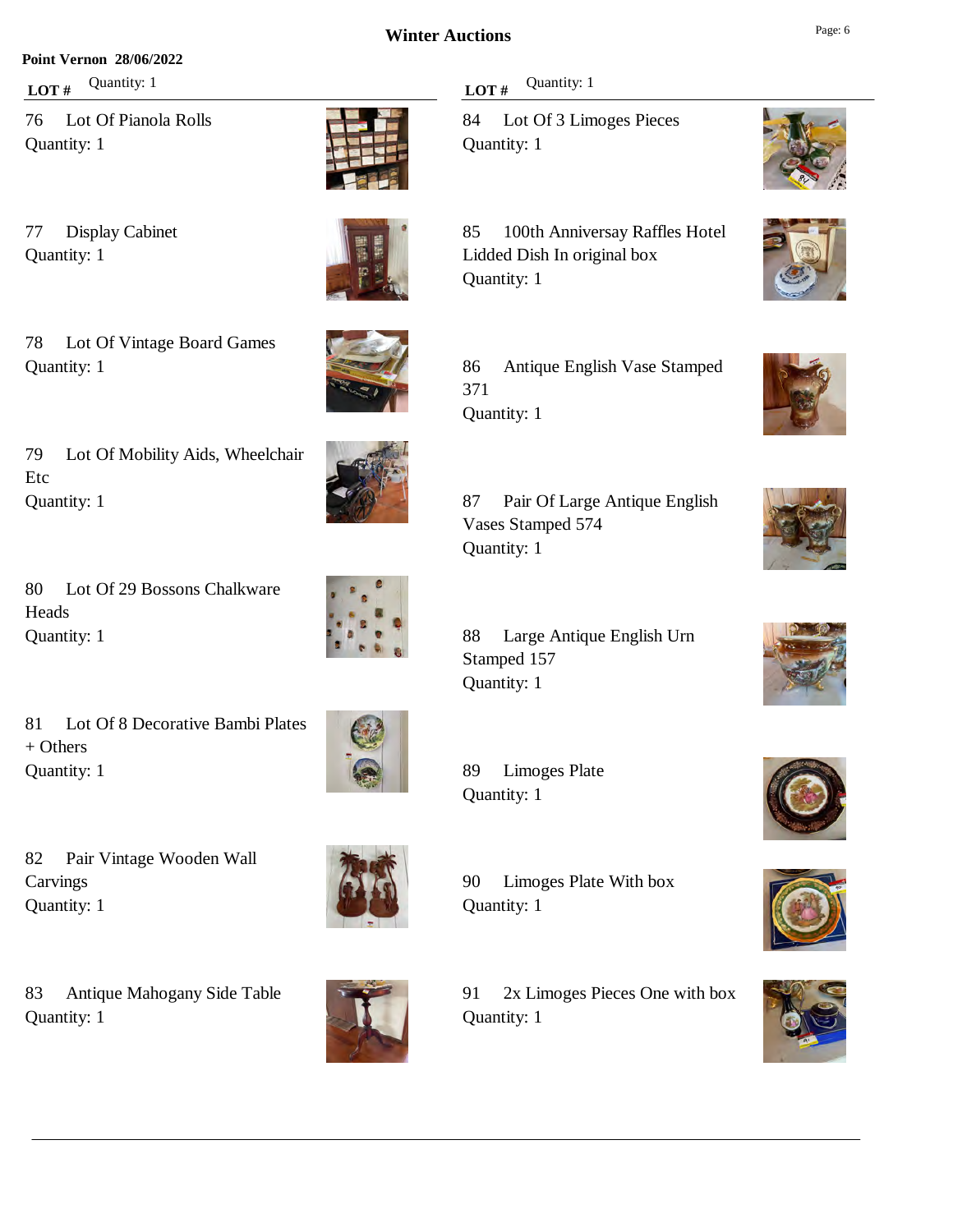#### **Point Vernon 28/06/2022**

**LOT**  $#$  Quantity: 1

92 Australian Parliament Coffe Cup And Saucer Made by Wedgewood Quantity: 1



93 Crystal Compote Quantity: 1



94 Crystal Compote Quantity: 1



102 Old Testament Bible Volume 1 1952 Quantity: 1

103 Set Of 5 Royal Visit Souvenir Glasses Quantity: 1

104 Pair Small Carved Asian Tables Quantity: 1

105 All Hanging Prints In Office Quantity: 1

106 Pair Vintage Brass Chicken Quantity: 1

107 Large Vintage Brass Eagle Quantity: 1

**LOT**  $#$  Quantity: 1

100 Crystal Lidded Urn

101 Crystal Pieces Quantity: 1



95 Crystal Compote Quantity: 1

96 Crystal Dresser Dish Quantity: 1

98 Cut Crystal Vase

Quantity: 1

Quantity: 1

Quantity: 1

97 2 Sets Of Explorer Coasters

99 Vintage Glass Bowl And Others



























Quantity: 1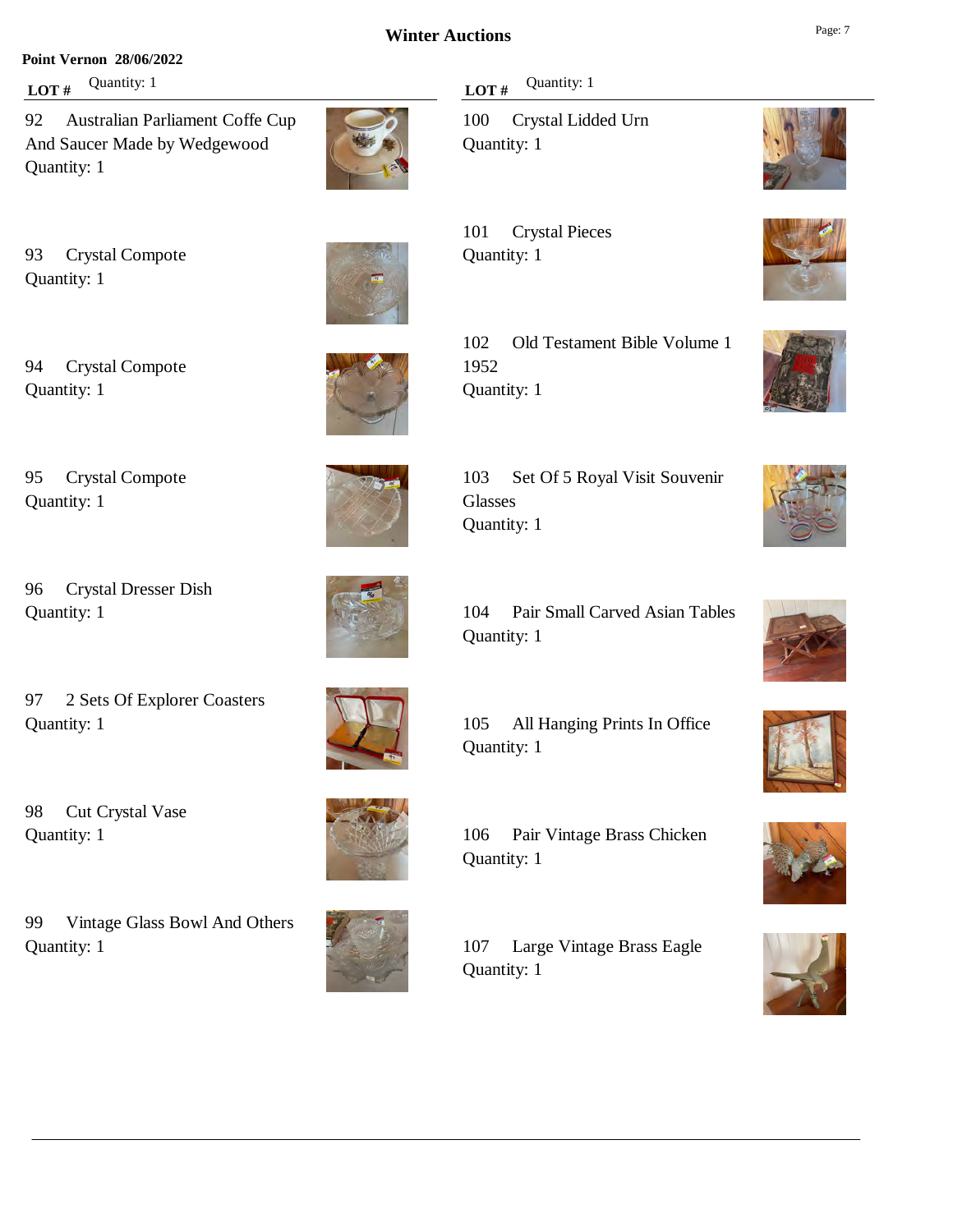#### **Point Vernon 28/06/2022**

**LOT** # Quantity: 1

108 Solid Timber Desk Quantity: 1

109 Vintage Floor Lamp And Office Chair Quantity: 1

110 Sadler Tea Set Pink pattern Quantity: 1

111 Items On Centre Left Shelf Quantity: 1

112 Items On Lower Left Shelf Quantity: 1

113 Items On Top Right Shelf Quantity: 1

114 Items On Centre Right Shelf Quantity: 1

115 Lot Of Brass Items On Lower Right Shelf Quantity: 1





**LOT** # Quantity: 1

116 Large Timber Entertainment Unit

Quantity: 1

117 Beautiful Silky Oak And Marble Commode Cabinet Includes any contents

Quantity: 1

Quantity: 1

118 Vintage Wicker Clothes Basket Quantity: 1



120 Royal Albert Iris Duo Quantity: 1

121 Colclough Pansies Duo Quantity: 1

122 Queens Anne Roses Trio Quantity: 1

123 Royal Albert Crown Trio Quantity: 1

















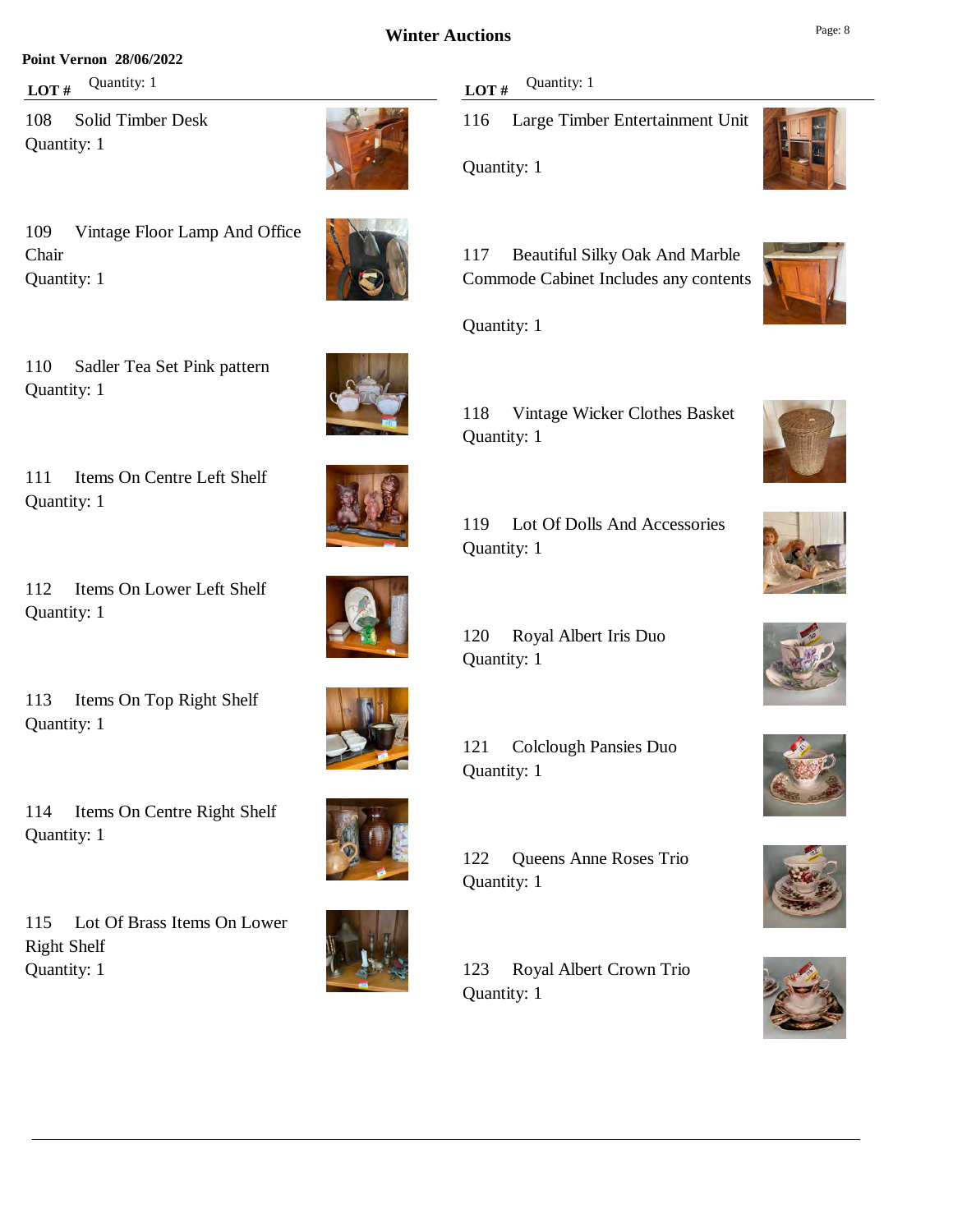#### **Point Vernon 28/06/2022**

**LOT** # Quantity: 1

124 Lot Of Various Old China Quantity: 1



125 Lot Of Vintage Glass Quantity: 1

126 Lot Of Pottery And Chins Teacups Etc Quantity: 1

127 Lot Of Japanese And Noritake Cups Etc Quantity: 1

128 Colclough Partial Dinner Set Pattern 8378 Quantity: 1

129 Drawer Full Of Doilies Etc Quantity: 1



130 Drawer Full Of Vintage Cameras Etc Quantity: 1

139 Timber Robe With Drawers Quantity: 1

138 Steel Double Bed And Mattress





134 All Hanging Prints In Hallway Quantity: 1





















135 Steel Gunsafe Quantity: 1

136 Camphorwood Box, Medium, Painted White Quantity: 1



137 Paintings On Wall Of Bedroom Quantity: 1

Quantity: 1

131 Beautiful Leadlight Kitchen Cabinet Quantity: 1









# **LOT**  $#$  Quantity: 1

132 Antique Piano Stool With **Contents** Quantity: 1

133 Lot Of Various Household Stuff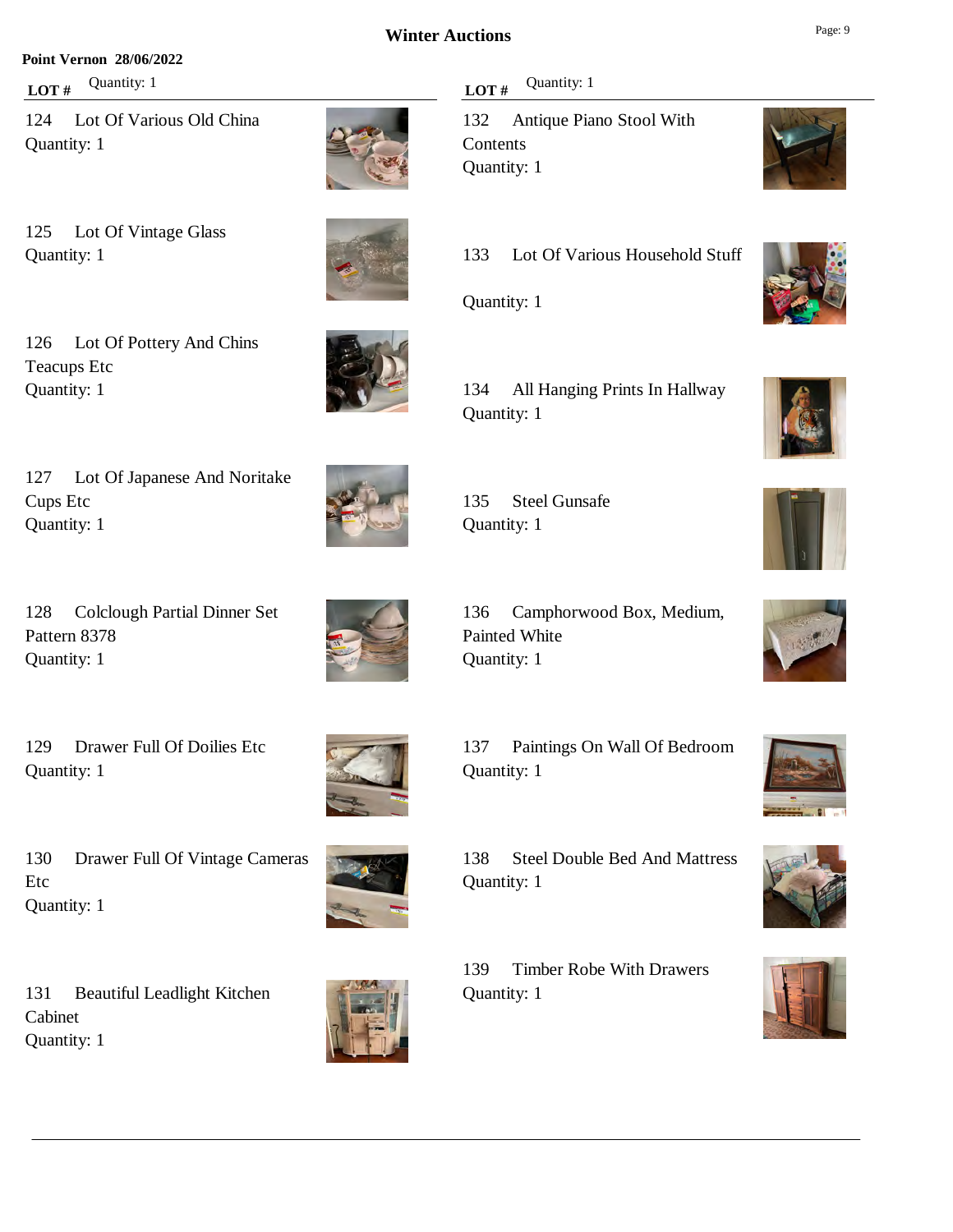#### **Point Vernon 28/06/2022**

**LOT** # Quantity: 1

140 Large Silk Oak Wardrobe With Bevelled Mirrors Quantity: 1



141 Huge Collection Of 88 Collector Plates Quantity: 1



143 Lot Of 12 Brass Letter Openers Quantity: 1

144 Antique Door Knocker Quantity: 1

145 Antique Door Knocker

Quantity: 1



### **LOT** # Quantity: 1

148 Singer Sewing Machine And 4 Drawer Cabinet Quantity: 1



149 Lot Of Leather Stubbie Coolers Etc Quantity: 1

150 Lot Of Hanging Ethnic Items Quantity: 1

151 3x Old Ports Quantity: 1

152 Old Stool Quantity: 1

153 Laminated Mantle Clock Quantity: 1

154 Antique Bellows Organ Quantity: 1

155 2x Electric Ball Clocks Quantity: 1

















146 Antique Door Knocker Quantity: 1

147 Antique Door Knocker Quantity: 1

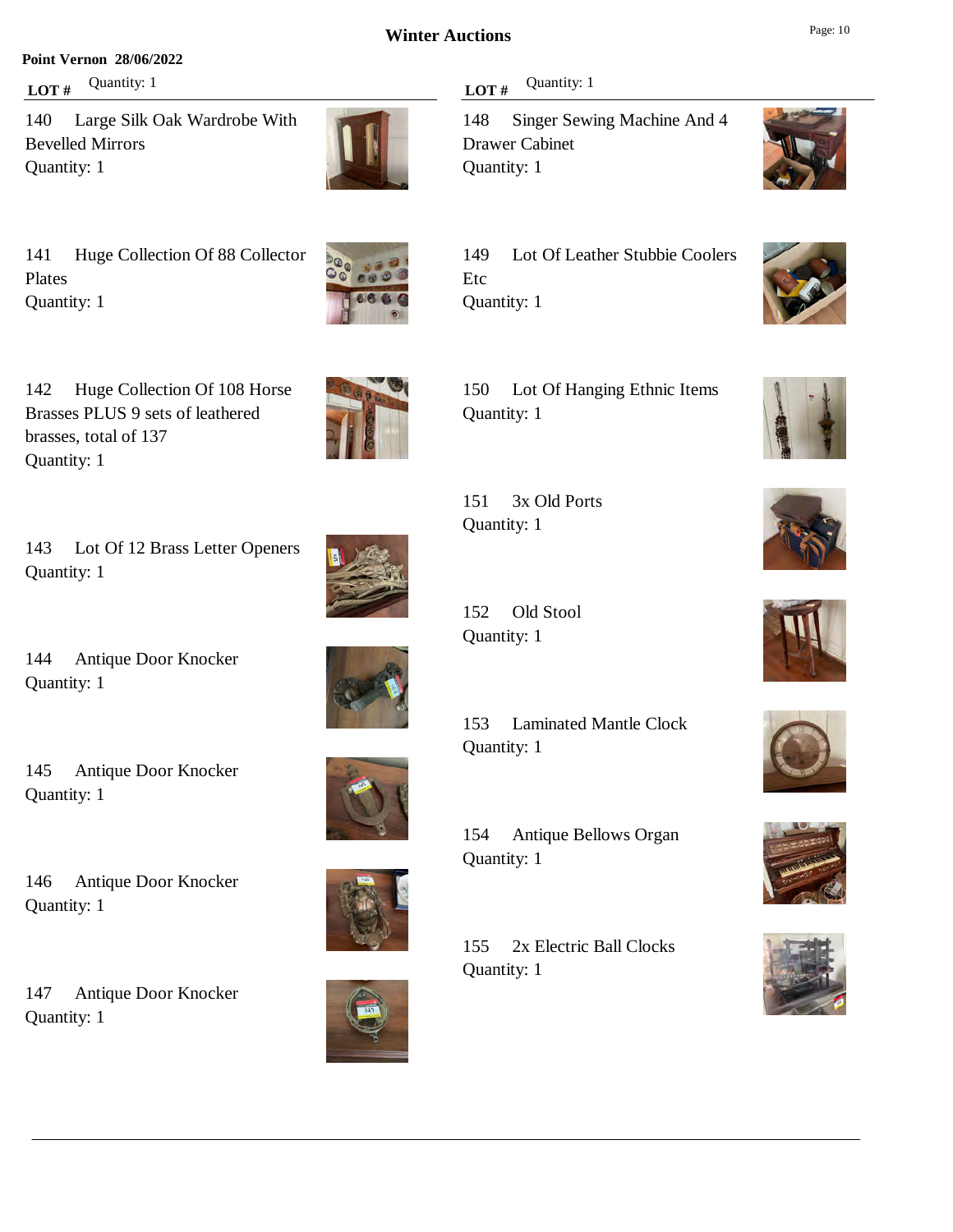#### **Point Vernon 28/06/2022**

**LOT** # Quantity: 1

156 Contents Of Linen Closet Quantity: 1



157 Desk And Lots Of Cassettes Etc

Quantity: 1



### **LOT** # Quantity: 1

164 Timber Dining Suite Quantity: 1

165 All Items On Top Of Timber Table Quantity: 1



Quantity: 1

Quantity: 1

Quantity: 1

159 Bag Of Bears

160 Older Chair

166 Timber Dining Table Quantity: 1





167 Set Of 6 Crystal Liqueur Glasses

Quantity: 1

169 Contents Of 2 Clothes Racks Etc

Quantity: 1



171 Singer Sewing Machine And 6 Drawer Cabinet Quantity: 1

















168 All Items In Bathroom Quantity: 1

161 All Items On Top Of Glass Table

Quantity: 1

162 Glass Dining Table Quantity: 1



163 All Items On Top Of Timber Table Quantity: 1



170 Kangaroo Skin, Tatty Quantity: 1





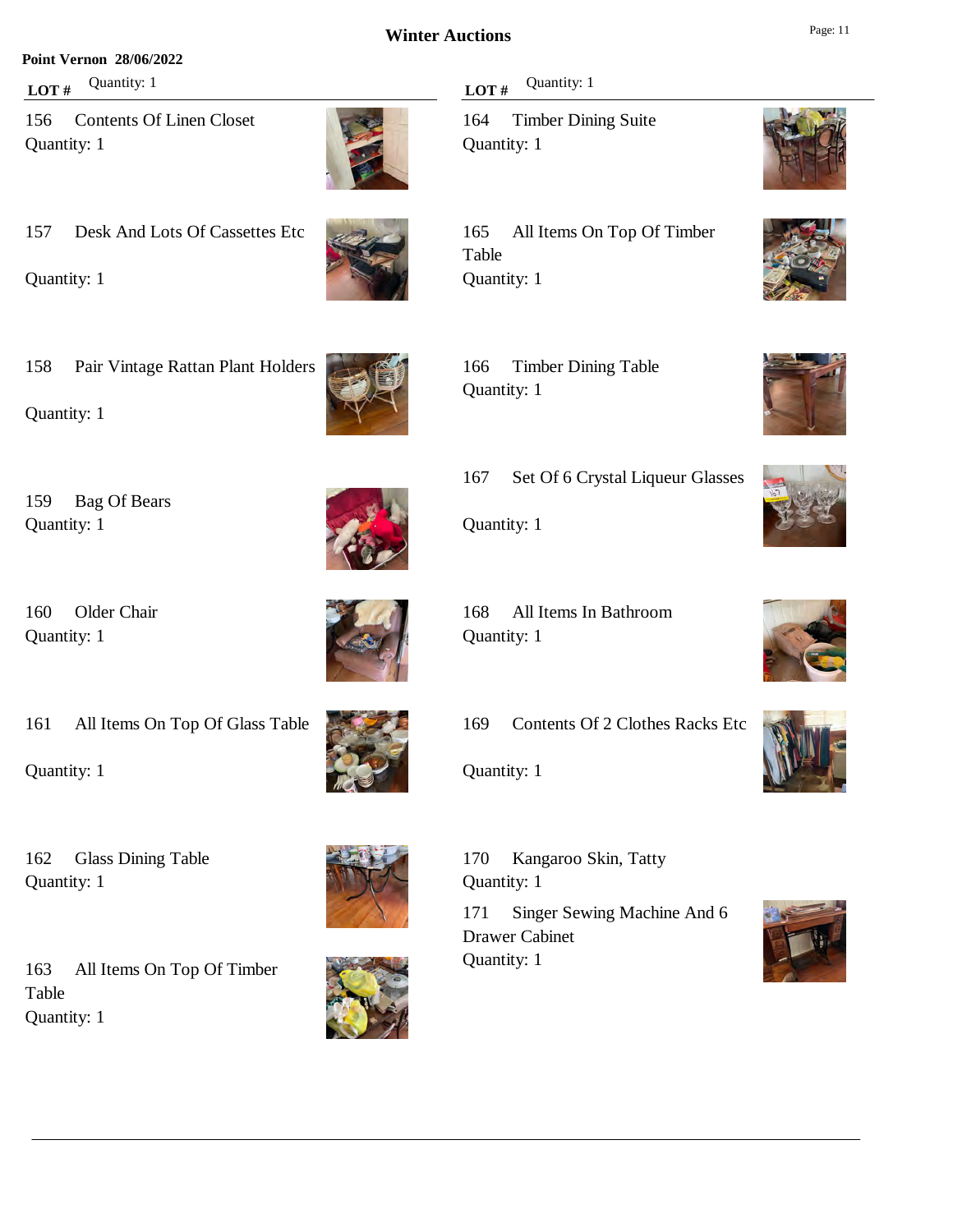#### **Point Vernon 28/06/2022**

**LOT** # Quantity: 1

172 Ornate Carved Folding Liquor Bar Quantity: 1



173 Contents Of The Built In Kitchen Cabinets Includes Tupperware on top Quantity: 1



174 Contents Of The Wooden Kitchen Hutch Quantity: 1

175 Wooden Kitchen Hutch Quantity: 1

176 Contents Of The Kitchen Hutch Quantity: 1

177 Leadlight Kitchen Hutch Quantity: 1





178 Westinghouse Fridge Quantity: 1

179 All Pots And Pans On Walls Includes cook books and lids on shelf Quantity: 1



Quantity: 1

186 Antique Cuckoo Clock

187 Brass Flying Ducks, Mirror, Prints On Kitchen wall Quantity: 1

#### **LOT** # Quantity: 1

Cutting Block Quantity: 1

Drawers Quantity: 1

Quantity: 1

Quantity: 1

180 All Eskis And Serving Trays On Floor In Corner Quantity: 1

181 All Items On Top And Below Of

182 Cutting Block With Contents Of

183 Lot Of Kero Lamps

184 Drawers With Contents



















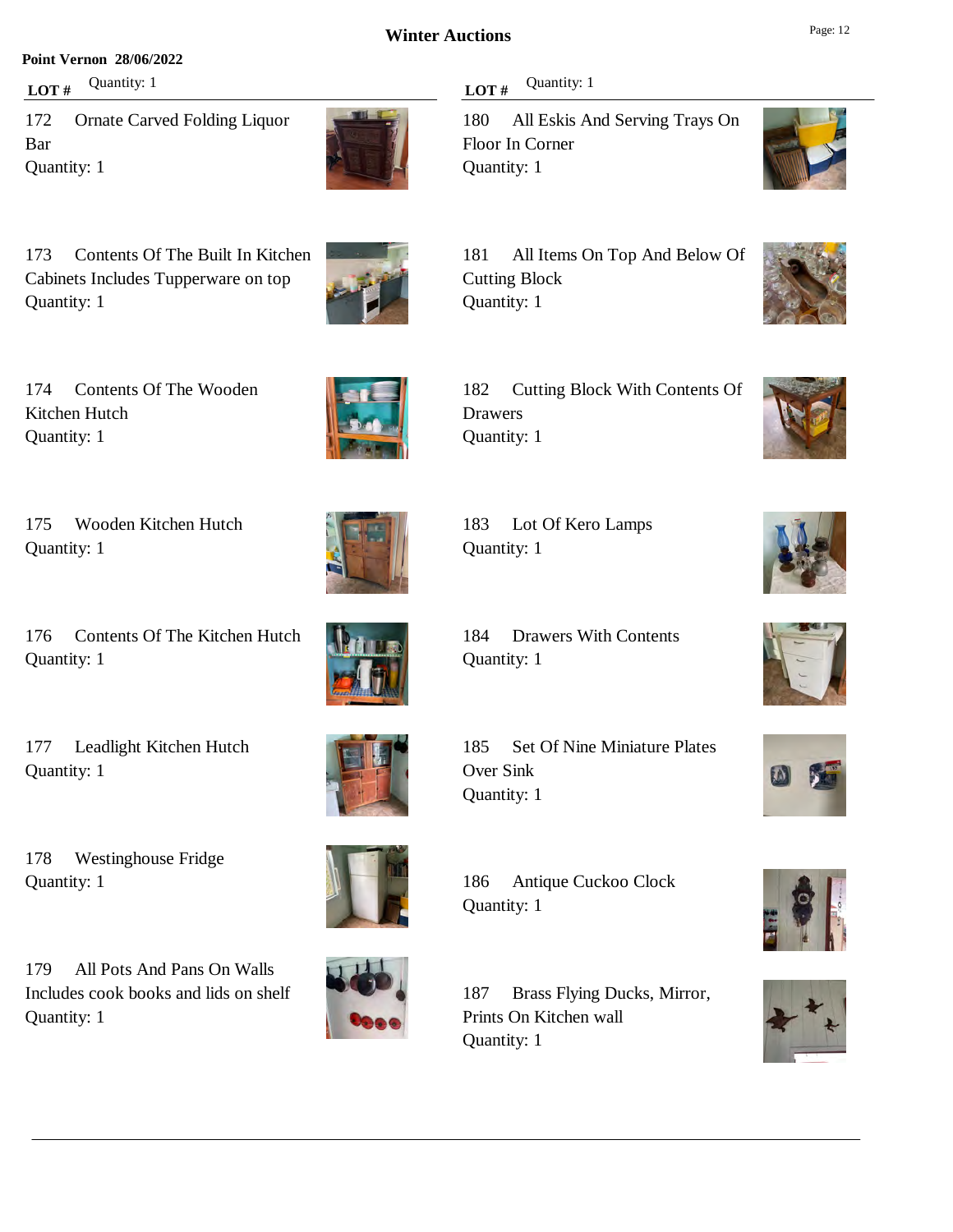#### **Point Vernon 28/06/2022**

**LOT** # Quantity: 1

188 Things Hanging In Doorway Quantity: 1

189 Lot Of 49 Collector Plates Includes wall clock Quantity: 1

190 Lot Of Old Sporting Goods In Corner Quantity: 1

191 2x Old Wardrobes Quantity: 1

192 Bookcase And Contents Quantity: 1

193 Bookcase And Contents Quantity: 1

194 Bookcase And Contents Quantity: 1

195 Veneered Mantle Clock Quantity: 1



196 Leadlight Cabinet And Contents Quantity: 1

197 Bookcase And Contents Quantity: 1

198 Bookcase And Contents Quantity: 1

199 Chairs And Contents Quantity: 1

200 Wardrobe In Bathroom Quantity: 1

201 Singer Sewing Machine And Cabinet Quantity: 1

202 Vintage Slide Projector In Case Quantity: 1

203 Lot Of Car Badges Quantity: 1